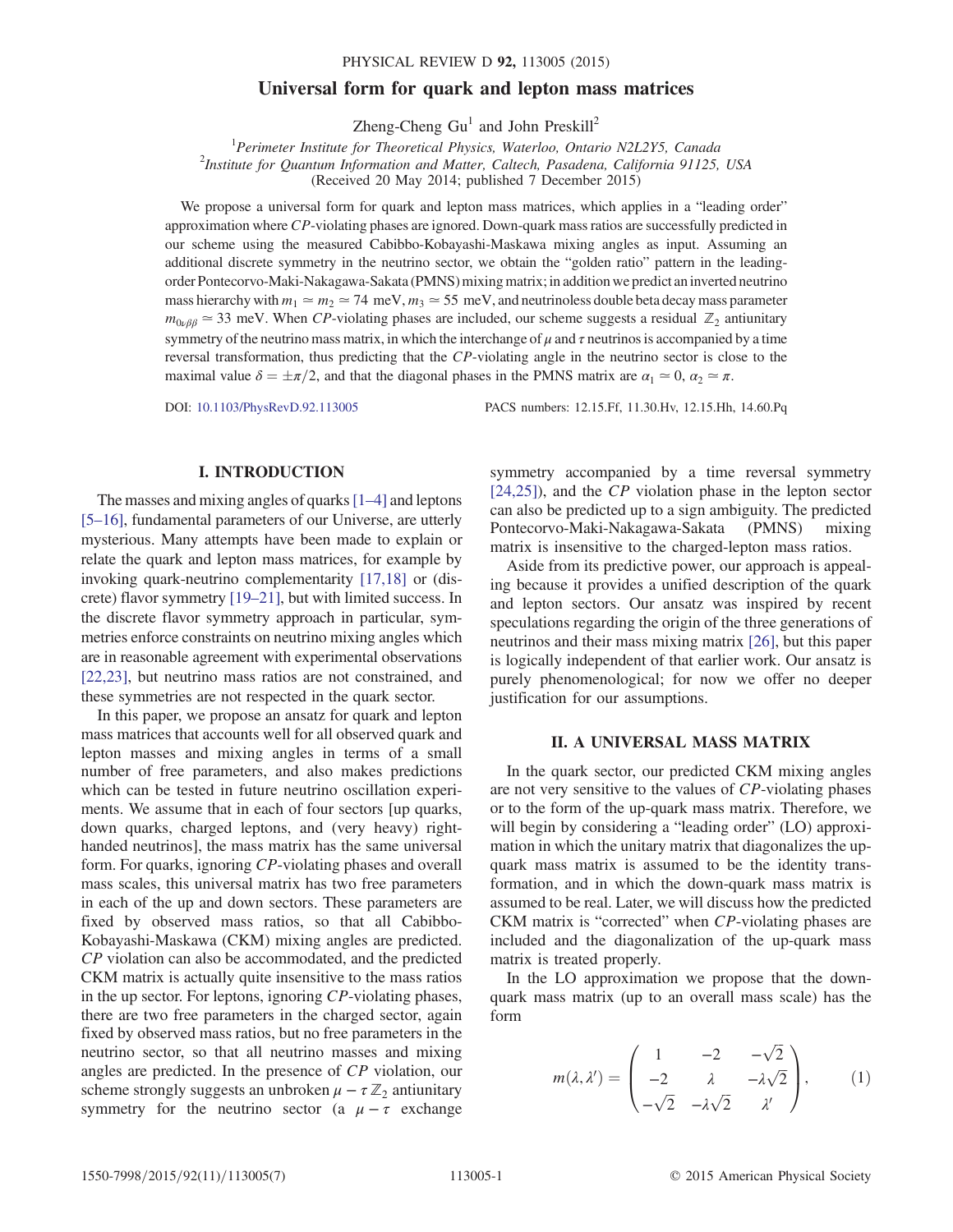where the two adjustable parameters  $\lambda > 0$  and  $\lambda' > 0$  are determined by the down-quark mass ratios. In general, the down-quark mass matrix need not be real or Hermitian, and is diagonalized by applying different unitary transformations acting on the left and right; i.e., it can be expressed as  $V_L$ diag $(m_d, m_s, m_b) V_R^{\dagger}$ . In our ansatz, though,  $m(\lambda, \lambda')$  is real and symmetric so that  $V_L = V_R = V$ . When CP violation is included, we continue to assume the left-right symmetry  $V_L = V_R \equiv V$  in the down-quark sector; thus  $m_{CP}(\lambda, \lambda')$  is a Hermitian matrix [\[27,28\].](#page-6-7) We assume that the up-quark mass matrix also has the form Eq. [\(1\),](#page-0-0) with the values of  $\lambda$ ,  $\lambda'$  determined by up-quark mass ratios. Since these up-quark mass ratios are large compared to the corresponding down-quark mass ratios, CKM mixing angles are not much affected by the up-quark corrections.

Likewise, in the lepton sector we will first consider a LO approximation in which the mass matrix for heavy righthanded neutrinos is real and the transformation diagonalizing the charged-lepton mass matrix is trivial; later we discuss how the PMNS mixing matrix is corrected by CP-violating phases and proper diagonalization of the charged-lepton mass matrix. In the LO approximation we propose that the right-handed neutrino mass matrix (up to an overall mass scale) has the form Eq.  $(1)$ , but where now  $\lambda = \lambda' = 1$ , so that the mass matrix has an enhanced symmetry which we will discuss below. This is a Majorana mass matrix, which must be symmetric, and can be expressed as  $U \text{diag}(M_1, M_2, M_3) U^T$ , where U is unitary and the eigenvalues are the right-handed neutrino masses. The light left-handed neutrinos acquire mass via the seesaw mechanism, and to enhance predictive power we assume that the off-diagonal Dirac mass matrix coupling heavy and light neutrinos is maximally symmetric, i.e., proportional to the identity matrix. We assume that the charged-lepton mass matrix also has the form Eq. [\(1\)](#page-0-0), with the values of  $\lambda$ ,  $\lambda'$  determined by charged-lepton mass ratios. Since these mass ratios are large compared to the corresponding neutrino mass ratios, PMNS mixing angles are not much affected by these charged-lepton corrections.

#### III. QUARK SECTOR

#### A. LO approximation for CKM matrix

To find the CKM quark mixing matrix in the LO approximation, we may express  $m(\lambda, \lambda')$  as  $V \text{diag}(m_d, \lambda')$  $m_s$ ,  $m_b$ ) $V^{\dagger}$ , and fix the values of  $\lambda$  and  $\lambda'$  using the experimentally observed mass ratios  $m_s/m_d$  and  $m_b/m_s$ . But since the observed quark mass ratios have larger uncertainties than the CKM matrix itself, it may be preferable to use the opposite strategy—fitting  $\lambda$ ,  $\lambda'$  to the CKM matrix, thereby predicting the quark mass ratios (defined at the electroweak symmetry-breaking energy scale).

Choosing  $\lambda = 10$  and  $\lambda' = 350$ , we find the absolute values of the entries in the CKM matrix

$$
|V| = \begin{pmatrix} |V_{ud}| & |V_{us}| & |V_{ub}| \\ |V_{cd}| & |V_{cs}| & |V_{cb}| \\ |V_{td}| & |V_{ts}| & |V_{tb}| \end{pmatrix} \approx \begin{pmatrix} 0.974 & 0.225 & 0.004 \\ 0.225 & 0.973 & 0.041 \\ 0.013 & 0.040 & 0.999 \end{pmatrix}, (2)
$$

<span id="page-1-0"></span>which are reasonably close to the experimental values [\[4\]](#page-6-8):

$$
|V_{\text{CKM}}| \simeq \begin{pmatrix} 0.974 & 0.225 & 0.004 \\ 0.225 & 0.973 & 0.041 \\ 0.009 & 0.040 & 0.999 \end{pmatrix} . \tag{3}
$$

Up to three digits, the only deviation is the matrix element  $|V_{td}|$ , which is 0.013 rather than the measured 0.009. With these choices of  $\lambda$  and  $\lambda'$ , we find  $m_s/m_d \approx 19$  and  $m_b/m_s \approx 35.5$ , close to the measured values 17 ≤  $m_s/m_d \leq 22$  and  $42 \leq m_b/m_s \leq 47$  [\[4\]](#page-6-8).

## B. CP-violation correction in down-quark sector

Continuing to assume that the down-quark mass matrix is Hermitian, we now include CP-violating phases:

$$
m_{CP}(\lambda, \lambda') = \begin{pmatrix} 1 & -2e^{i\Theta_{ds}} & -\sqrt{2}e^{i\Theta_{db}} \\ -2e^{-i\Theta_{ds}} & \lambda & -\lambda\sqrt{2}e^{i\Theta_{sb}} \\ -\sqrt{2}e^{-i\Theta_{db}} & -\lambda\sqrt{2}e^{-i\Theta_{sb}} & \lambda' \end{pmatrix}.
$$
\n(4)

Because we have the freedom to redefine the phases of the right-handed and left-handed down-quark fields, the CP-violating angle and the down-quark masses depend on only the invariant linear combination of phases

$$
\Phi = \Theta_{db} - \Theta_{sb} + \Theta_{ds} + \pi \pmod{2\pi}.
$$
 (5)

The best fit to the CKM mixing angles is obtained by choosing  $\lambda = 9.66$ ,  $\lambda' = 341$  and  $\Phi = 1.25$  rad (with the gauge choice  $\Theta_{db} = -1.89$  rad,  $\Theta_{ds} = \Theta_{sb} = \pi$ ), we find

$$
V_{CP} \simeq \begin{pmatrix} 0.9743 & 0.2253 & 0.0042e^{-i(1.20)} \\ -0.2252 & 0.9734 & 0.0411 \\ 0.0088e^{-i(0.48)} & -0.0404 & 0.9991 \end{pmatrix}, (6)
$$

which is consistent with Eq. [\(3\)](#page-1-0) and predicts the *CP*-violating angle  $\delta_{13} \approx 1.2$  rad.

For these choices of  $\lambda$  and  $\lambda'$  we find the mass ratios  $m_s/m_d \simeq 18$  and  $m_b/m_s \simeq 36$ ; this value of  $m_b/m_s \simeq 36$ is slightly smaller than the current experimental value [\[4\]](#page-6-8).

### C. Up-quark sector correction

We do somewhat better by including the correction to the CKM matrix coming from the diagonalization of the upquark mass matrix. Because  $m_c/m_u \approx 500$  is nearly 30 times larger than  $m_s/m_d \approx 18$ , this correction has little effect on the predicted value of  $m_s/m_d$ , but it does notably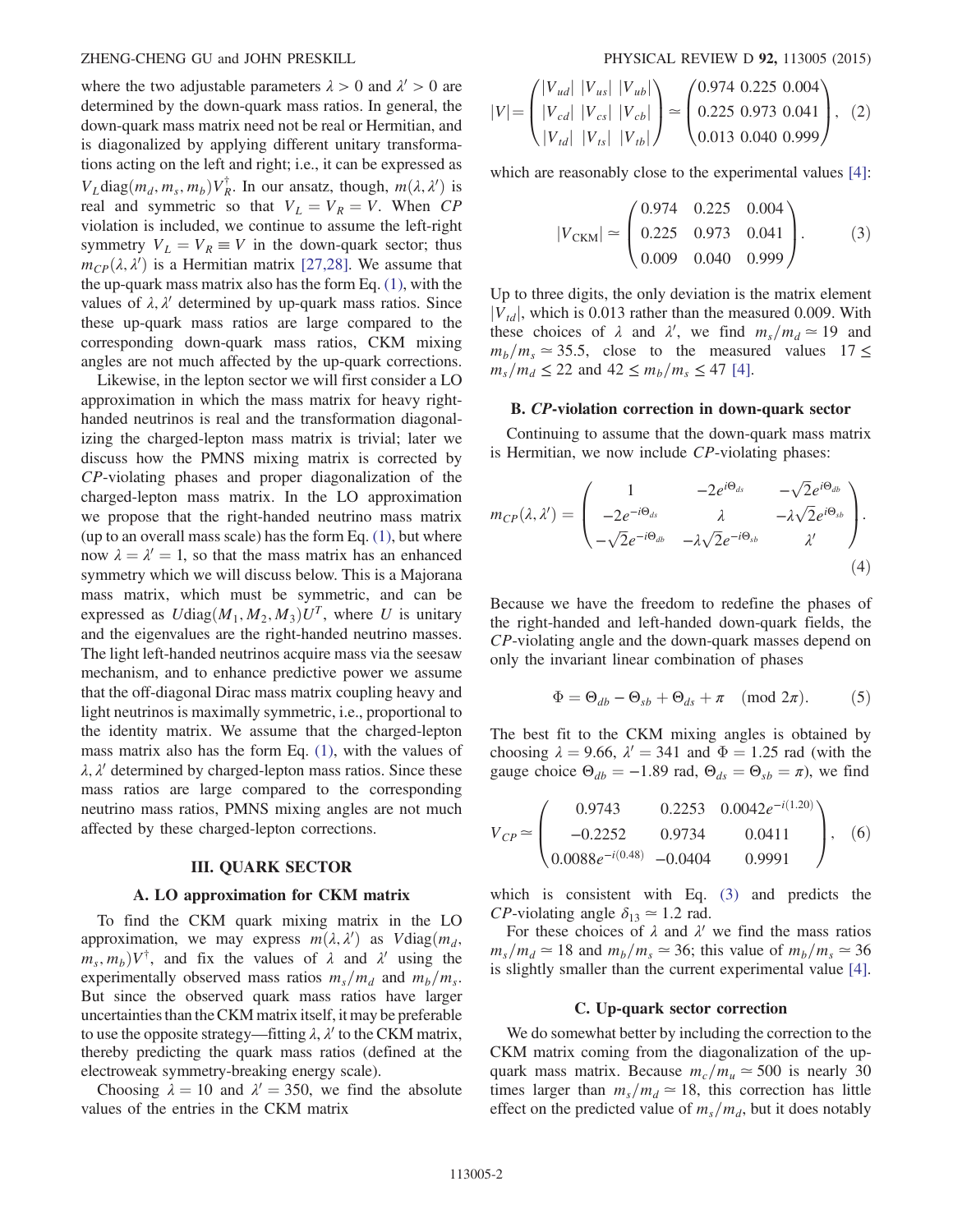## UNIVERSAL FORM FOR QUARK AND LEPTON MASS MATRICES PHYSICAL REVIEW D 92, 113005 (2015)

modify the prediction for  $m_b/m_s$ . We assume the up-quark mass matrix has the form  $m(\bar{\lambda}, \bar{\lambda}') = \bar{V} \text{diag}(m_u, m_c, m_t) \bar{V}^{\dagger}$ . Using the experimental mass ratios  $m_c/m_u \approx 554$  and  $m_t/m_c \approx 136$  [\[4\],](#page-6-8) we fix  $\bar{\lambda} = 555$  and  $\bar{\lambda}' = 75000$ . By choosing  $\Theta_{db} = -1.86$  rad,  $\Theta_{ds} = \Theta_{sb} = \pi$ ,  $\lambda = 9.7$  and  $\lambda' = 457$ , the predicted CKM matrix is

<span id="page-2-0"></span>
$$
\bar{V}^{\dagger}V_{CP} \simeq \begin{pmatrix} 0.9743 & 0.2253 & 0.0012 - 0.0030i \\ -0.2252 & 0.9734 & 0.0412 \\ 0.0081 - 0.0031i & -0.0404 & 0.9992 \end{pmatrix},
$$
\n(7)

in four-digit agreement with the experimental data [\[4\]:](#page-6-8)

$$
V_{\text{CKM}} \simeq \begin{pmatrix} 0.9743 & 0.2253 & 0.0013 - 0.0033i \\ -0.2252 & 0.9734 & 0.0412 \\ 0.0080 - 0.0032i & -0.0404 & 0.9992 \end{pmatrix}.
$$
\n(8)

For this best-fit up-quark mass matrix we obtain  $m_s/m_d \simeq$ 18 and  $m_b/m_s \simeq 47$ , consistent with current experimental observations [\[4\]](#page-6-8). The sensitivity of the predicted CKM matrix to the phases in the up-quark mass matrix, which we have ignored so far, will be discussed below.

#### D. CP-violating phases in the up-quark sector

When CP-violating phases are included, our ansatz for the up-quark mass matrix takes the form

$$
m_{CP}(\bar{\lambda}, \bar{\lambda}') = \begin{pmatrix} 1 & -2e^{i\Theta_{uc}} & -\sqrt{2}e^{i\Theta_{ut}} \\ -2e^{-i\Theta_{uc}} & \bar{\lambda} & -\bar{\lambda}\sqrt{2}e^{i\Theta_{ct}} \\ -\sqrt{2}e^{-i\Theta_{ut}} & -\bar{\lambda}\sqrt{2}e^{-i\Theta_{ct}} & \bar{\lambda}' \end{pmatrix}.
$$
\n
$$
(9)
$$

By choosing  $\bar{\lambda} = 555$  and  $\bar{\lambda}' = 75000$ , we fit the experimentally observed mass ratios  $m_c/m_u \approx 554$  and  $m_t/m_c \approx$ 136 [\[4\].](#page-6-8)

Because the mass ratios  $m_c/m_u$  and  $m_c/m_u$  are quite large, our predicted CKM mixing matrix  $\bar{V}^{\dagger}V_{CP}$  is nearly independent of the phases  $\Theta_{uc}$  and  $\Theta_{ut}$ , but somewhat more sensitive to  $\Theta_{ct}$  (because  $m_t/m_c \simeq 136$  is not so much larger than  $m_b/m_s \simeq 47$ ).

For  $\Theta_{ct} = 0$ , we can fit the measured CKM matrix well by choosing  $\lambda = 9.7$  and  $\lambda' = 458$  as in Eq. [\(7\)](#page-2-0) in the main text, finding for these values the down-quark mass ratios  $m_s/m_d \simeq 18$  and  $m_b/m_s \simeq 47$ , also in good agreement with experiment. To illustrate the sensitivity of the results to the value of  $\Theta_{ct}$ , consider  $\Theta_{ct} = \pi$ ; then by choosing  $\lambda = 9.97$  and  $\lambda' = 281$  (and choosing the gauge  $\Theta_{db} =$ −1.84 rad,  $\Theta_{ds} = \Theta_{sb} = \pi$ ), we obtain the best fit to the CKM matrix:

$$
\bar{V}^{\dagger}V_{CP} \simeq \begin{pmatrix} 0.9743 & 0.2253 & 0.0019 - 0.0049i \\ -0.2252 & 0.9734 & 0.0412 \\ 0.0075 - 0.0050i & -0.0405 & 0.9991 \end{pmatrix}.
$$
\n(10)

This choice of  $\lambda$  and  $\lambda'$  implies  $m_s/m_d \approx 18$  and  $m_b/m_s \approx 29$ . When  $\Theta_{ct} = \pi/2$ , we choose  $\lambda = 9.83$  and  $\lambda' = 348$ (and the gauge choice  $\Theta_{db} = -1.84$ ,  $\Theta_{ds} = \Theta_{sb} = \pi$ ), to obtain the best fit to the CKM matrix:

$$
\bar{V}^{\dagger}V_{CP} \simeq \begin{pmatrix} 0.9743 & 0.2253 & 0.0015 - 0.0039i \\ -0.2252 & 0.9734 & 0.0410 \\ 0.0077 - 0.0064i & -0.0403 & 0.9992 \end{pmatrix}.
$$
\n(11)

This choice for  $\lambda$  and  $\lambda'$  implies  $m_s/m_d \simeq 18$  and  $m_b/m_s \simeq 36$ .

As  $\Theta_{ct}$  varies continuously from 0 to  $\pm \pi$ , we find that the mass ratio  $m_s/m_d \simeq 18$  is nearly constant, while  $m_b/m_s$ ranges from 47 to 29. Thus the experimentally observed  $m_b/m_s$  (42  $\leq m_b/m_s \leq 47$ ) favors small  $\Theta_{ct}$ , and we also find a notably better fit to  $V_{td}$  and  $V_{ub}$  for small  $\Theta_{ct}$ .

# IV. LEPTON SECTOR

### A. LO approximation for PMNS matrix

<span id="page-2-3"></span>We assume that the small left-handed neutrino masses result from the seesaw mechanism [\[29](#page-6-9)–33]; the complete  $6 \times 6$  mass matrix can be expressed as

$$
M_{\text{total}} = \begin{pmatrix} 0 & m_D \\ m_D^T & M \end{pmatrix}, \tag{12}
$$

where  $m_D$  is the 3  $\times$  3 Dirac mass matrix and M is the 3  $\times$  3 Majorana mass matrix for the heavy right-handed neutrinos. (Majorana masses for the left-handed neutrinos vanish due to electroweak gauge symmetry.) For  $m<sub>D</sub>$  comparable to the electroweak symmetry breaking scale (250 GeV) and  $M$  of order the GUT energy scale (10<sup>15</sup> GeV), left-handed neutrino masses are of order 0.01–0.1 eV.

<span id="page-2-2"></span>For a proper basis choice,  $m_D$  is diagonal. Following [\[26\]](#page-6-6), we assume that  $m_D = \text{diag}(m, m, m)$  and that M in the LO approximation has the form (up to an overall scale)

<span id="page-2-1"></span>
$$
M = \begin{pmatrix} 1 & -\sqrt{2} & -\sqrt{2} \\ -\sqrt{2} & 1 & -2 \\ -\sqrt{2} & -2 & 1 \end{pmatrix} = U \begin{pmatrix} \sqrt{5} & 0 & 0 \\ 0 & -\sqrt{5} & 0 \\ 0 & 0 & 3 \end{pmatrix} U^T,
$$
\n(13)

where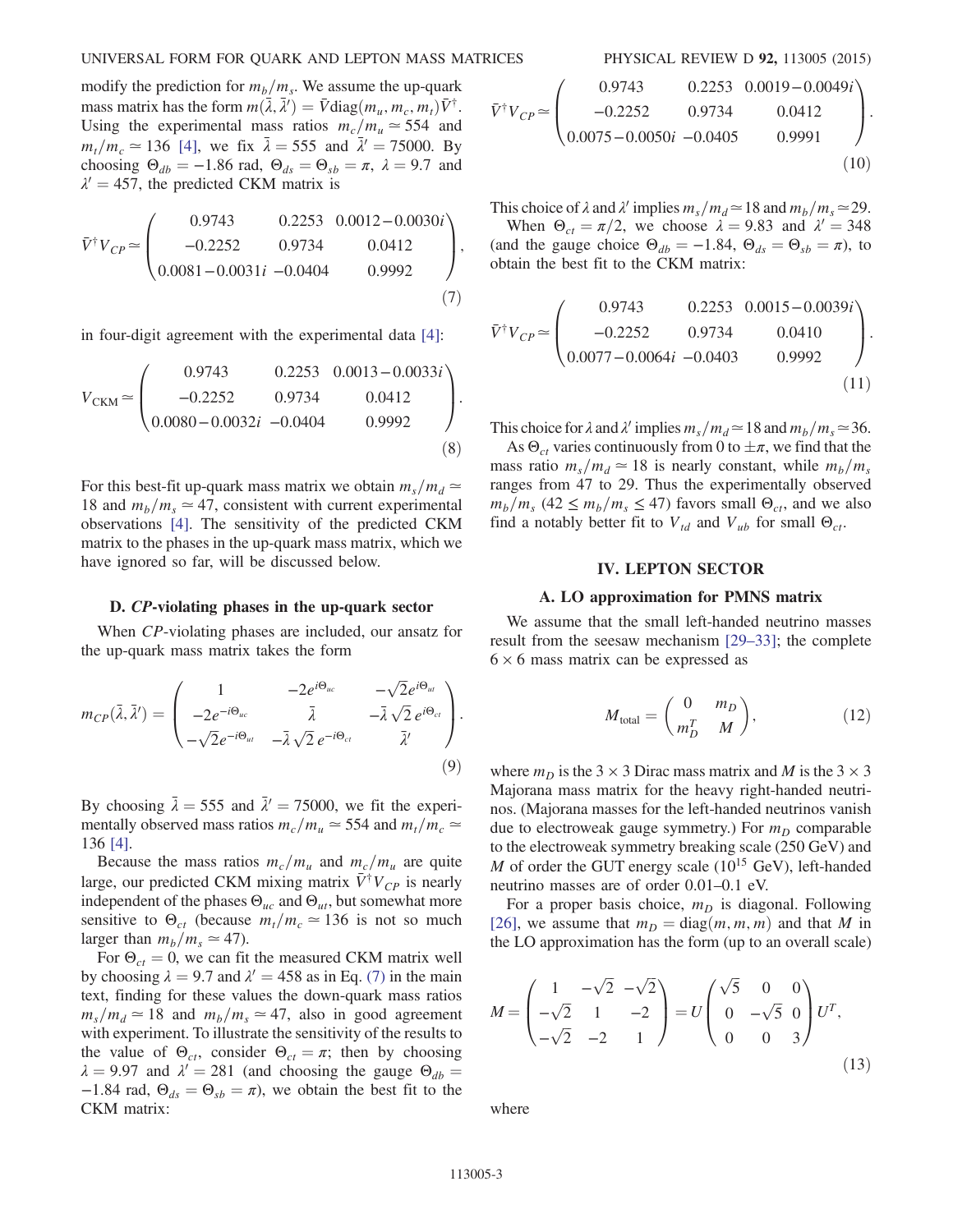ZHENG-CHENG GU and JOHN PRESKILL PHYSICAL REVIEW D 92, 113005 (2015)

$$
U = \begin{pmatrix} \sqrt{\frac{5+\sqrt{5}}{10}} & \sqrt{\frac{5-\sqrt{5}}{10}} & 0\\ -\sqrt{\frac{5-\sqrt{5}}{20}} & \sqrt{\frac{5+\sqrt{5}}{20}} & -\frac{1}{\sqrt{2}}\\ -\sqrt{\frac{5-\sqrt{5}}{20}} & \sqrt{\frac{5+\sqrt{5}}{20}} & \frac{1}{\sqrt{2}} \end{pmatrix} .
$$
 (14)

Here *M* matches Eq. [\(1\)](#page-0-0) for  $\lambda = \lambda' = 1$ , except that we have swapped the 12 and 23 entries by relabeling the generations. The corresponding LO mixing angles are consistent with the so-called golden ratio (GR) pattern [\[34,35\]](#page-6-10)

$$
\theta_{23} = -45^{\circ}
$$
,  $\theta_{13} = 0$ ,  $\theta_{12} = \arctan \frac{\sqrt{5} - 1}{2} \approx 31.7^{\circ}$ , (15)

which is reasonably close to current observations (the minus sign in  $\theta_{23}$  can be eliminated with an appropriate gauge choice).

In the limit  $m \ll M$ , the PMNS mixing matrix for light neutrinos also takes the form Eq. [\(14\)](#page-2-1) in the LO approximation. However, for the light neutrinos the mass hierarchy is inverted, with  $m_1/m_3 = m_2/m_3 = 3/\sqrt{5}$ . Using the measured difference of masses squared  $|\Delta m_{23}^2| \approx 2.4 \times 10^{-3} \text{ eV}^2$ , we then obtain  $m_1 = m_2 \approx 0.074$  eV and  $m_3 \approx 0.055$  eV in the LO approximation. We can also estimate the effective mass scale for neutrinoless double beta decay  $m_{0\nu\beta\beta}$  $|\sum_{i=1}^{3} U_{ei}^2 m_i| \approx 0.033$  eV. The negative eigenvalue of Eq. [\(13\)](#page-2-2), which is not a mere gauge choice, significantly suppresses this quantity.

## B. Symmetries of mass matrix

The mass matrix Eq. [\(13\)](#page-2-2) is invariant under the three symmetry operations

$$
P = \begin{pmatrix} 1 & 0 & 0 \\ 0 & 0 & 1 \\ 0 & 1 & 0 \end{pmatrix},
$$
  
\n
$$
S = \frac{1}{\sqrt{5}} \begin{pmatrix} 1 & -\sqrt{2} & -\sqrt{2} \\ -\sqrt{2} & -\frac{(\sqrt{5}+1)}{2} & \frac{(\sqrt{5}-1)}{2} \\ -\sqrt{2} & \frac{(\sqrt{5}-1)}{2} & -\frac{(\sqrt{5}+1)}{2} \end{pmatrix},
$$
  
\n
$$
R = \frac{1}{\sqrt{2}} \begin{pmatrix} 0 & i & i \\ -i & \frac{1}{\sqrt{2}} & -\frac{1}{\sqrt{2}} \\ -i & -\frac{1}{\sqrt{2}} & \frac{1}{\sqrt{2}} \end{pmatrix},
$$
(16)

which satisfy

$$
P^T MP = M, \qquad S^T MS = M, \qquad R^T MR = M, \qquad (17)
$$

<span id="page-3-0"></span>and

$$
P^2 = 1,
$$
  $S^2 = 1,$   $R^2 = 1,$   
\n $PS = SP,$   $PR = RP,$   $SR = -PRS.$  (18)

The relations Eq. [\(18\)](#page-3-0) define the group  $D_4$  (symmetry of the square), where we regard  $-P$  as a rotation by  $\pi$ , R as a reflection about an axis through the square's diagonal, and S as a reflection about an axis that bisects opposite sides of the square. The most general right-handed neutrino mass matrix with this  $D_4$  symmetry is

$$
M_{\text{General}} = \begin{pmatrix} 1 & -\sqrt{2} & -\sqrt{2} \\ -\sqrt{2} & \alpha & -(1+\alpha) \\ -\sqrt{2} & -(1+\alpha) & \alpha \end{pmatrix} . \tag{19}
$$

The corresponding mixing angles do not depend on  $\alpha$ , while the mass eigenvalues become  $\sqrt{5}$ ,  $-\sqrt{5}$ ,  $1 + 2\alpha$ . The first and second generation neutrinos transform as a twodimensional irreducible representation of  $D_4$ , hence the degenerate masses. Compatibility with the ansatz Eq. [\(1\)](#page-0-0), after swapping the first and third generations, requires  $\alpha = 1$ . The symmetries P and S were discussed in [\[34,35\]](#page-6-10), but the complex transformation  $R$  was introduced in [\[26\]](#page-6-6). Due to the additional symmetry  $R$ ,  $M_{\text{General}}$  cannot be derived from the usual  $A_5$  family symmetry, despite the same golden ratio pattern of U.

We note that the operations  $P$ ,  $S$ , and  $R$  are assumed to be symmetries of the right-handed Majorana mass matrix M in a particular basis such that the Dirac mass matrix  $m_D$  is diagonal. A further symmetry, invariance of  $m<sub>D</sub>$  under P and S acting simultaneously on the right-handed and lefthanded neutrinos in this basis, would justify our assumption that  $m_D$  is proportional to the identity matrix.

#### C. CP-violation correction in neutrino sector

In the LO approximation, where  $M$  is real, symmetries enforce the degeneracy  $m_1 = m_2$ . Now we relax the symmetry, allowing phases in  $M$  which split the degeneracy and generate a nonzero  $\theta_{13}$ . Hence within our scheme the observed nonzero  $\Delta m_{21}^2$  and  $\theta_{13}$  already provide evidence for CP violation in the lepton sector.

<span id="page-3-1"></span>In general the symmetric Majorana mass matrix  $M_{CP}$  for the right-handed neutrinos has six independent phases, but three can be eliminated by gauge fixing. Thus we now assume that  $M_{CP}$  has the form

$$
M_{CP} = \begin{pmatrix} 1 & -\sqrt{2} & -\sqrt{2} \\ -\sqrt{2} & e^{i\Theta} & -2e^{i\Phi} \\ -\sqrt{2} & -2e^{i\Phi} & e^{i\Theta'} \end{pmatrix} . \tag{20}
$$

By diagonalizing the  $6 \times 6$  mass matrix Eq. [\(12\),](#page-2-3) assuming Eq. [\(20\)](#page-3-1) and  $m_D = \text{diag}(m, m, m)$ , we may derive the three mass eigenvalues  $m_1$ ,  $m_2$  and  $m_3$  for the light left-handed neutrinos and the corresponding PMNS mixing matrix.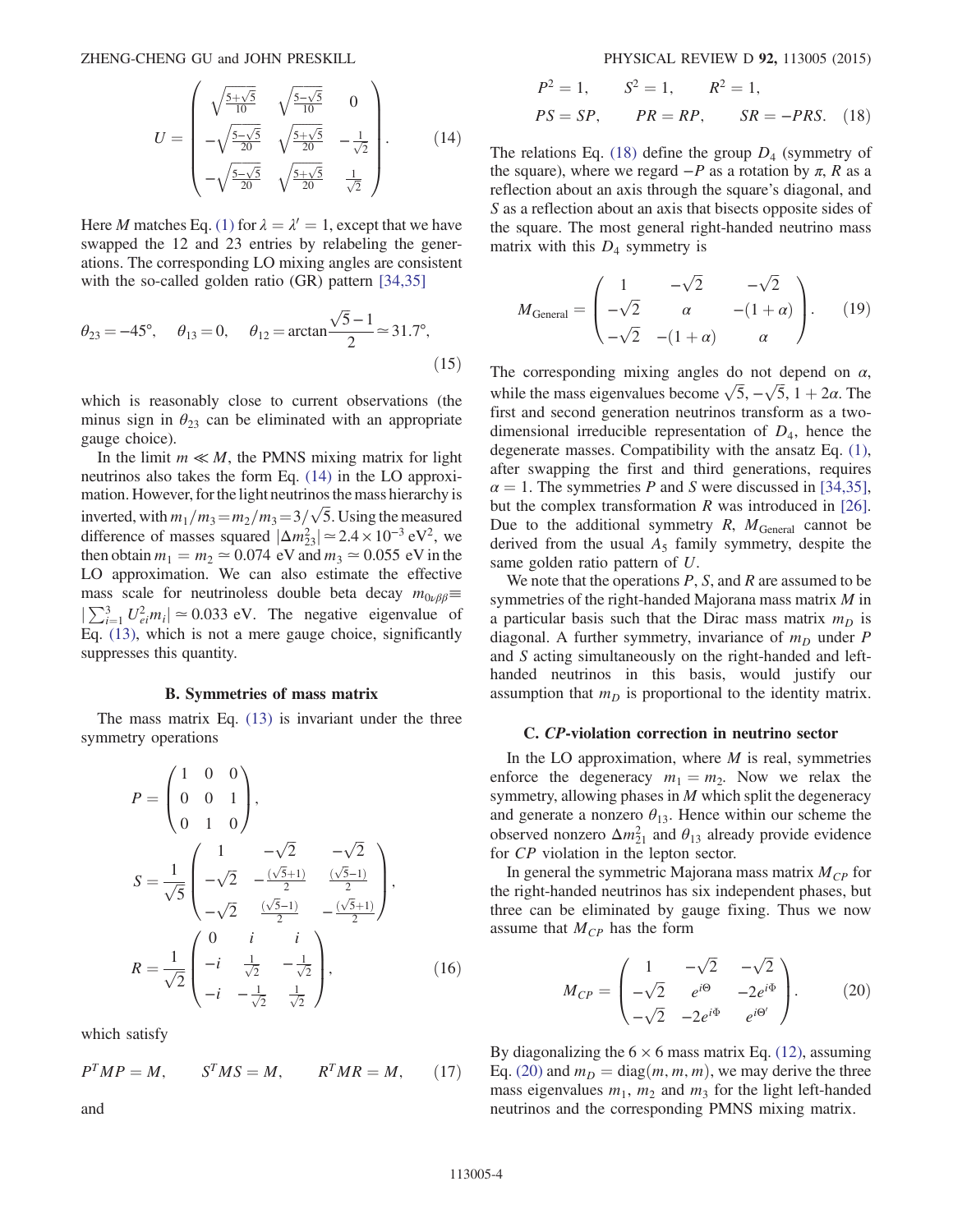<span id="page-4-0"></span>

FIG. 1 (color online). (a) Contour plot for the mass splitting ratio  $|\Delta m_{32}^2|/|\Delta m_{21}^2|$  as a function of Θ and Θ' for  $\Phi = 0$ . Only in white regions can this ratio be larger than 2 (this ratio is infinite at the origin due to  $\Delta m_{21}^2 = 0$ ). (b)  $\theta_{13}$  as a function of  $\Theta$  and  $\Theta'$ .

We find that the large observed mass splitting ratio  $|\Delta m_{32}^2|/|\Delta m_{21}^2|$  (≈30 – 33) and the relatively small mixing angle  $\theta_{13}$  (≈0.15 rad) are consistent with Eq. [\(20\)](#page-3-1) only for  $\Theta \sim -\Theta'$  and  $\Phi \sim 0$ . This constraint is illustrated in Figs. [1](#page-4-0) and [2](#page-4-1), where we plot  $\left|\Delta m_{32}^2\right|/\left|\Delta m_{21}^2\right|$  and  $\theta_{13}$  as a function of  $\Theta$ ,  $\Theta'$  for  $\Phi$  fixed, and as a function of  $\Theta$  and  $\Phi$ for  $\Theta = -\Theta'$ .

<span id="page-4-2"></span>When we choose  $\Theta = -\Theta'$  and  $\Phi = 0$ , the mass matrix

$$
M_{SCP} = \begin{pmatrix} 1 & -\sqrt{2} & -\sqrt{2} \\ -\sqrt{2} & e^{i\Theta} & -2 \\ -\sqrt{2} & -2 & e^{-i\Theta} \end{pmatrix} \tag{21}
$$

has a residual  $\mathbb{Z}_2$  antiunitary symmetry generated by  $P = PK$ , where K is complex conjugation; note that P may be viewed as the interchange of  $\mu$  and  $\tau$  neutrinos accompanied by a time reversal transformation. It is important that this surviving  $\mu - \tau \mathbb{Z}_2$  symmetry is antiunitary; if it were unitary instead, the CP-violating phase in the mass matrix would not generate a nonzero  $\theta_{13}$  [\[36\]](#page-6-11).

Assuming this unbroken symmetry in the neutrino sector, the angle Θ must be  $\approx \pm \pi/18$  to account for the measured value of  $|\Delta m_{32}^2|/|\Delta m_{21}^2| \approx 33$ . With Θ fixed, the mixing angle is predicted to be  $\theta_{13} \approx 4.8^{\circ}$ ; this predicted value is smaller than the value measured by Daya Bay [\[13\]](#page-6-12)

<span id="page-4-1"></span>

FIG. 2 (color online). (a) Contour plot for the mass splitting ratio  $|\Delta m_{32}^2|/|\Delta m_{21}^2|$  as a function of  $\Theta (= -\Theta')$  and  $\Phi$ . Only in white regions can this ratio be larger than 1 (this ratio is infinite at the origin due to  $\Delta m_{21}^2 = 0$ ). (b)  $\theta_{13}$  as a function of  $\Theta = -\Theta'$ ) and Φ.

by about 3 sigma, and deviates by more than 3 sigma from the best global fit to  $\theta_{13}$  [\[4\].](#page-6-8) With a proper gauge choice (see the Appendix for details), we find the  $\mathbb{Z}_2$  antiunitary symmetry leads to a maximal CP-violating angle  $\delta = \pm \pi/2$ , which is consistent with the "best fit" value from the recent T2K experiment [\[16\].](#page-6-13) We also find  $\alpha_1 = 0$ ,  $\alpha_2 = \pi$ , which may be tested in future experiments.

We note that the agreement with the measured value of  $\theta_{13}$  can be improved by relaxing the  $D_4$  symmetry of the LO neutrino mass matrix, while maintaining the  $\mu - \tau \mathbb{Z}_2$ antiunitary symmetry, and that this  $\mathbb{Z}_2$  symmetry alone leads to some robust predictions. For example, if we choose the LO matrix  $m(\lambda, \lambda')$  with  $\lambda = 1$  and  $\lambda' = 0.96$ , the  $\mathbb{Z}_2$ antiunitary symmetry is preserved. As for Eq. [\(21\),](#page-4-2) we then choose  $\Theta \simeq \pm \pi/9$  to fit  $|\Delta m_{32}^2|/|\Delta m_{21}^2| \simeq 32$  and obtain  $\theta_{13}$  ~ 9.2°, which is close to the measured value [\[4,13\]](#page-6-8). We emphasize that the  $\mathbb{Z}_2$  antiunitary symmetry alone enforces the predictions  $\delta = \pm \pi/2$ ,  $\alpha_1 = 0$  and  $\alpha_2 = \pi$ .

## D. Charged-lepton sector correction

We also parametrize the charged-lepton mass matrix as  $m(\tilde{\lambda}, \tilde{\lambda}') = \tilde{U} \text{diag}(m_e, m_\mu, m_\tau) \tilde{U}^\dagger$ , and determine  $\tilde{\lambda} = 230$ and  $\tilde{\lambda}' = 4000$  by fitting the mass ratios  $m_{\mu}/m_e \simeq 206$  and  $m_{\tau}/m_{\mu} \simeq 17$  (defined at the electroweak symmetrybreaking energy scale) [\[4\]](#page-6-8). The PMNS mixing matrix then becomes  $\tilde{U}^{\dagger}U_{CP}$ . This charged-lepton correction has only a negligible effect on  $\theta_{12}$ ,  $\theta_{13}$  and  $\delta$ , because the mass ratios are large, but  $\theta_{23}$  is slightly modified to ≃40.1°, which is reasonably close to the best global fit [\[4\].](#page-6-8) Including phase factors in the charged-lepton mass matrix also has little effect on the other mixing angles or the CP-violating phase, but can change  $\theta_{23}$ , as we will discuss below.

## E. The effect of phases in the charged-lepton mass matrix

As for the down-quark and up-quark sectors, we may relax our ansatz for the charged-lepton mass matrix by including phases and maintaining Hermiticity, obtaining

$$
m_{CP}(\tilde{\lambda}, \tilde{\lambda}') = \begin{pmatrix} 1 & -2e^{i\Theta_{e\mu}} & -\sqrt{2}e^{i\Theta_{e\tau}} \\ -2e^{-i\Theta_{e\mu}} & \tilde{\lambda} & -\tilde{\lambda}\sqrt{2}e^{i\Theta_{\mu\tau}} \\ -\sqrt{2}e^{-i\Theta_{e\tau}} & -\tilde{\lambda}\sqrt{2}e^{-i\Theta_{\mu\tau}} & \tilde{\lambda}' \end{pmatrix}.
$$
\n(22)

We choose  $\tilde{\lambda} = 230$  and  $\tilde{\lambda}' = 4000$  to obtain the best fit to the experimental observed mass ratios  $m_{\mu}/m_e \simeq 206$  and  $m_{\tau}/m_{\mu} \simeq 17$  [\[4\].](#page-6-8)

Because the mass ratios  $m_{\mu}/m_e$  and  $m_{\tau}/m_e$  are quite large, our predicted PMNS mixing matrix  $\tilde{U}^{\dagger}U_{CP}$  is nearly independent of the phases  $\Theta_{e\mu}$  and  $\Theta_{e\tau}$ ; however,  $\theta_{23}$ depends significantly on  $\Theta_{\mu\tau}$  because  $m_{\tau}/m_{\mu} \simeq 17$  is not so large.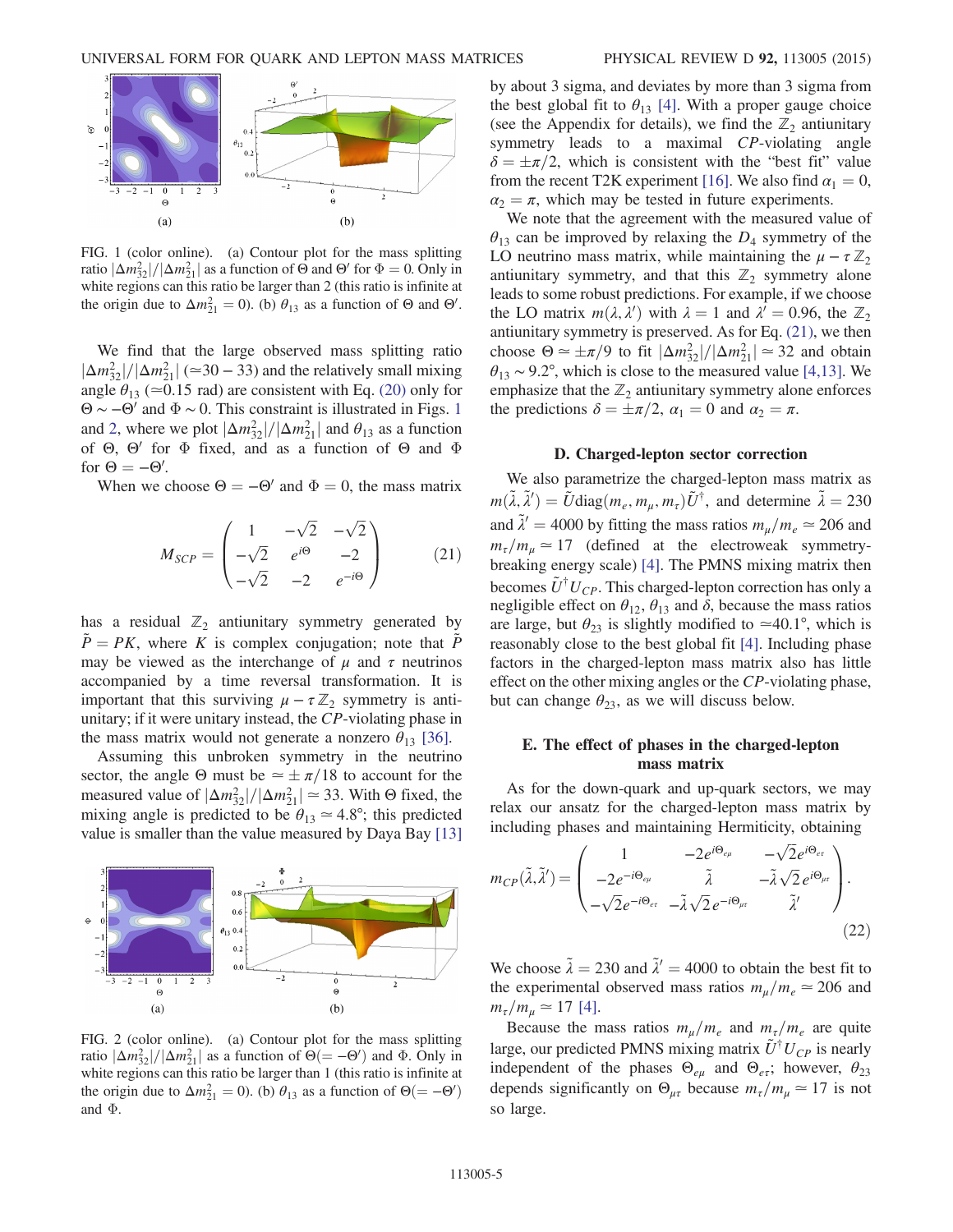## ZHENG-CHENG GU and JOHN PRESKILL PHYSICAL REVIEW D 92, 113005 (2015)

We find that as  $\Theta_{\mu\tau}$  ranges from 0 to  $\pi$ , the mixing angle  $\theta_{23}$  varies from 40.1° to 50.9°, while the other mixing angles and the phases in the PMNS matrix hardly vary at all. The dependence on the neutrinoless double beta decay mass scale  $m_{0\nu\beta\beta}$  on the phases in the charged-lepton mass matrix is also negligible.

#### V. CONCLUSION

We have proposed a unified form for quark and lepton mass matrices, which applies in a leading order approximation where CP-violating phases are ignored. Downquark mass ratios are successfully predicted in our scheme using the measured CKM mixing angles as input. For neutrinos we predict a "golden ratio" mixing pattern in leading order, and an inverted mass hierarchy with  $m_1 \simeq m_2 \simeq 74$  meV,  $m_3 \simeq 55$  meV; for the neutrinoless double beta decay mass parameter we predict  $m_{0\nu\beta\beta} \approx 33$  meV. By further assuming a  $\mu - \tau \mathbb{Z}_2$  antiunitary symmetry when the CP-violating phases are included, we can also predict that the CP-violating angle in the neutrino sector is close to the maximal value  $\delta = \pm \pi/2$ , and that the phases on the diagonal of the PMNS mixing matrix are  $\alpha_1 = 0$ ,  $\alpha_2 = \pi$ .

## ACKNOWLEDGMENTS

We thank Ryan Patterson for helpful discussions. Z. C. G. is supported by the Government of Canada through Industry Canada and by the Province of Ontario through the Ministry of Research and Innovation. J. P. is supported by NSF Grant No. PHY-0803371 and DOE Grant No. DE-FG03-92-ER40701.

# APPENDIX: GAUGE CHOICE FOR THE PHASES IN THE NEUTRINO SECTOR

<span id="page-5-0"></span>The standard decomposition of the PMNS mixing matrix is

$$
U = \begin{pmatrix} U_{e1} & U_{e2} & U_{e3} \\ U_{\mu 1} & U_{\mu 2} & U_{\mu 3} \\ U_{\tau 1} & U_{\tau 2} & U_{\tau 3} \end{pmatrix}
$$
  
= 
$$
\begin{pmatrix} 1 & 0 & 0 \\ 0 & c_{23} & s_{23} \\ 0 & -s_{23} & c_{23} \end{pmatrix} \begin{pmatrix} c_{13} & 0 & s_{13}e^{-i\delta} \\ 0 & 1 & 0 \\ -s_{13}e^{i\delta} & 0 & c_{13} \end{pmatrix}
$$
  

$$
\times \begin{pmatrix} c_{12} & s_{12} & 0 \\ -s_{12} & c_{12} & 0 \\ 0 & 0 & 1 \end{pmatrix} \begin{pmatrix} e^{i\alpha_1/2} & 0 & 0 \\ 0 & e^{i\alpha_2/2} & 0 \\ 0 & 0 & 1 \end{pmatrix}.
$$
 (A1)

With this convention, the CP-violating phase  $\delta$  is the phase of the  $U_{e3}$  matrix element.

To enforce the gauge condition Eq. [\(A1\),](#page-5-0) we rotate the phases in the second and third generation by  $e^{i\phi}$  and  $e^{-i\phi}$ respectively, thus gauge transforming Eq. [\(18\)](#page-3-0) in the main text to

$$
M_{SCP} = \begin{pmatrix} 1 & -\sqrt{2}e^{i\phi} & -\sqrt{2}e^{-i\phi} \\ -\sqrt{2}e^{i\phi} & e^{i(2\phi+\Theta)} & -2 \\ -\sqrt{2}e^{-i\phi} & -2 & e^{-i(2\phi+\Theta)} \end{pmatrix} . \tag{A2}
$$

As discussed in the main text, we can fit the experimentally measured ratio of mass squared differences  $|\Delta m_{32}^2|/|\Delta m_{21}^2| \simeq 33$  by choosing  $\Theta = \pm \pi/18 \simeq \pm 0.174$ in  $M_{SCP}$  (recall that  $m_i \sim 1/M_i$  where  $M_{1,2,3}$  are the eigenvalues of  $M_{\text{SCP}}$ ). By choosing  $\phi = \pm 0.171$ , we can diagonalize  $M_{\text{SCP}}$  as

$$
M_{SCP} = U_{CP} \begin{pmatrix} M_1 & 0 & 0 \\ 0 & M_2 & 0 \\ 0 & 0 & M_3 \end{pmatrix} U_{CP}^T,
$$
 (A3)

where

$$
U_{CP} \approx \begin{pmatrix} 0.851 & 0.518i & \mp 0.084i \\ -0.368 \mp 0.051i & \pm 0.031 + 0.604i & 0.705 \\ -0.368 \pm 0.051i & \mp 0.031 + 0.604i & -0.705 \end{pmatrix}
$$

$$
= \begin{pmatrix} 0.851 & 0.518 & \mp 0.084i \\ -0.368 \mp .051i & 0.604 \mp .031i & 0.705 \\ -0.368 \pm .051i & 0.604 \pm .031i & -0.705 \end{pmatrix}
$$

$$
\times \begin{pmatrix} 1 & 0 & 0 \\ 0 & i & 0 \\ 0 & 0 & 1 \end{pmatrix}.
$$
(A4)

Thus we conclude that  $\delta = \pm \pi/2$ ,  $\alpha_1 = 0$ , and  $\alpha_2 = \pi$ .

The right-handed neutrino mass matrix  $M_{SCP}$  also implies  $m_1 \simeq m_2 \simeq \frac{3}{\sqrt{5}} m_3$ ; using the observed  $|\Delta m_{32}^2| \simeq$  $2.4 \times 10^{-3}$  eV<sup>2</sup>, we obtain  $m_1 \simeq m_2 \simeq 0.074$  eV and  $m_3 \simeq$ 0.055 eV. The mass parameter for neutrinoless double beta decay is  $m_{0\nu\beta\beta} \equiv |\sum_i U_{ei}^2 m_i| = |(0.851^2 - 0.518^2) \times$  $0.074 \text{ eV} - 0.084^2 \times 0.055 \text{ eV} \approx 0.033 \text{ eV}.$